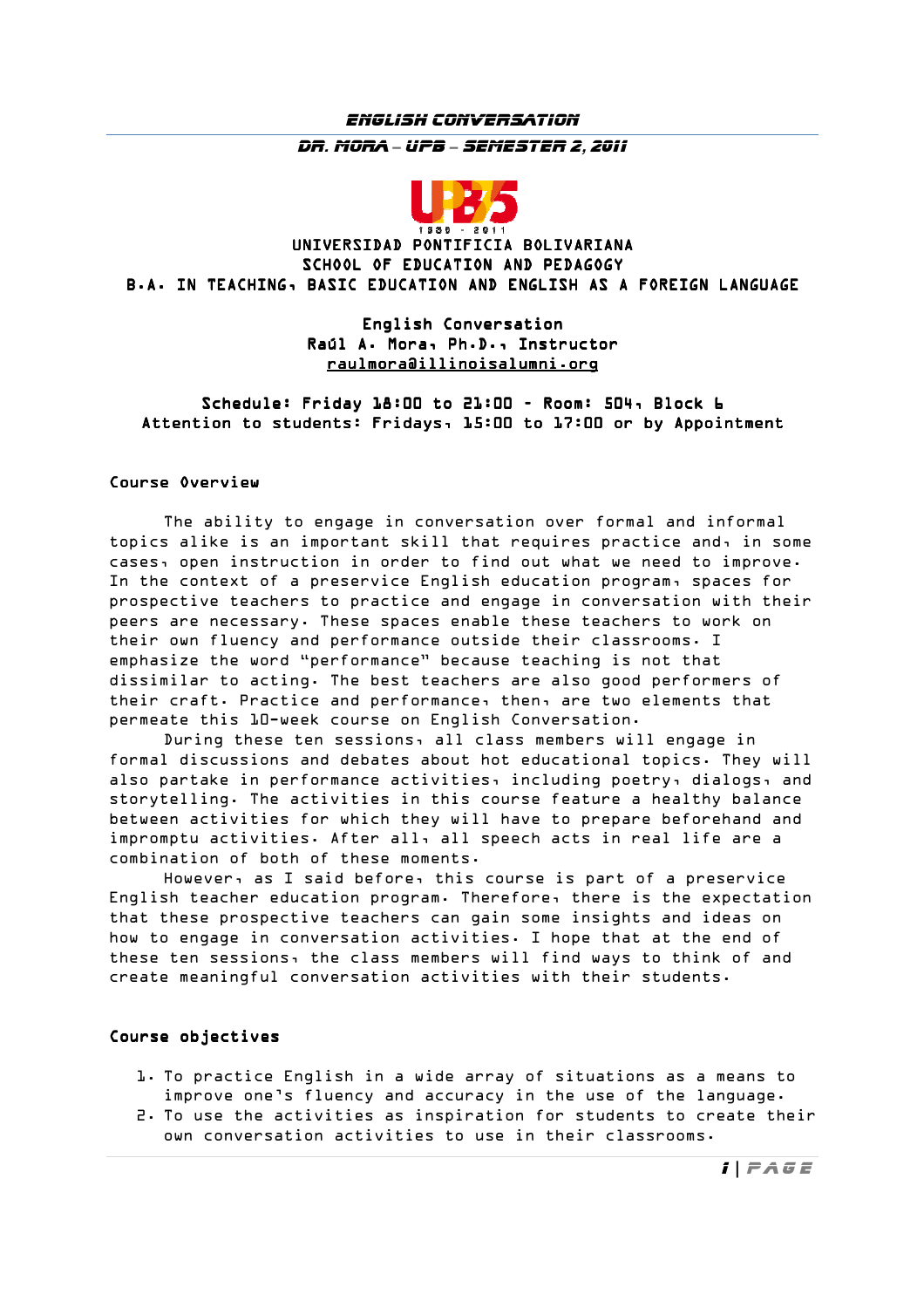## *English Conversation Dr. Mora* – *UPB* – *Semester 2, 2011*

#### Assignments

Within the course, there will be a series of activities in every class, plus a major course project, as follows:

Discussions/Debates. There will be 3 discussion sessions during the course. Each session has a specific topic and preparation requirements. Every student has to be well prepared to engage in debate with the rest of the class. (30% of the grade)

Acting. Some of the activities will require the students to perform a certain task as part of a group. In others, the students have to perform a text in front of the class. (20% of the grade)

Story-telling. There will be at least two activities where students have to share a story in front of the class. Stories are based on their real-life experiences. (20% of the grade)

Slam Poetry Project. The main project for the class requires students to compose (worst-case scenario, choose) a piece of Slam Poetry to perform in front of an audience in the last class session. (30% of the grade)

Assessing the activities. There will be a rubric for all the activities. The following criteria comprise this rubric: (a) Quality of performance/participation; (b) Fluency (that includes Pronunciation); (c) Accuracy (that includes Grammar)

#### Expectations Expectations

Classwork. I expect all students to be on time every week. If, for some reason, you cannot be in class, please notify me as soon as possible. Make sure to talk to either your other classmates or me to make up for the work. The deadlines are set well in advance so check your personal or work schedules and check there are not any conflicts. If you foresee a conflict, talk to me immediately so we can make proper arrangements.

Participation. I expect all students to be prepared to participate in every class. This includes preparing whatever materials are necessary for the session and bringing all required resources at all times. Since all of you will probably be (or may already be) teachers, I also expect a high degree of professionalism and ethical behavior from all of you. If you disagree with any ideas in class, especially during the discussions and debates, feel free to say so in a proper manner. To me, the classroom is a community of learners and scholars. Respectful interactions are important for the success of the academic exercises in which we will engage. Equally important, if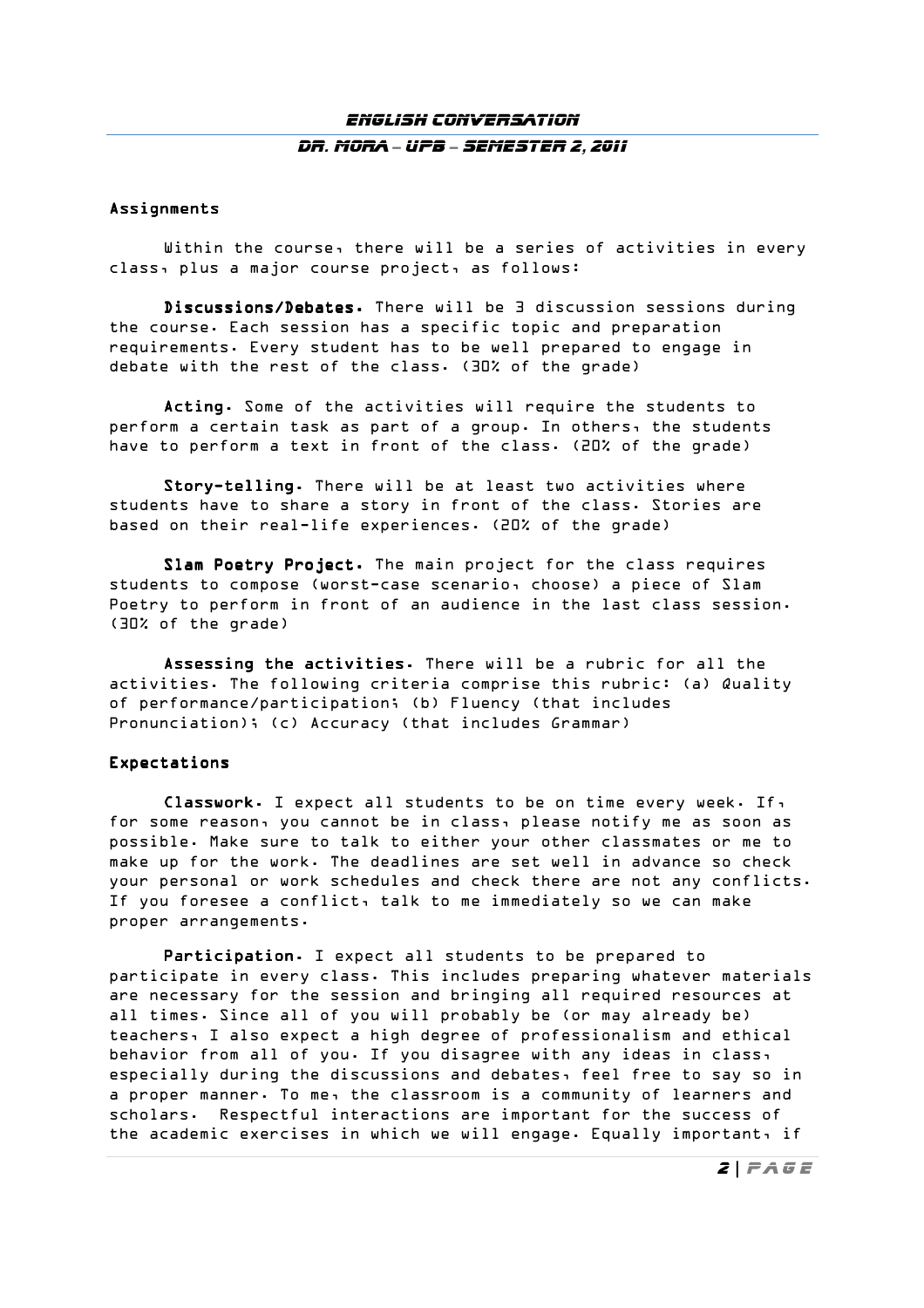# *English Conversation Dr. Mora* – *UPB* – *Semester 2, 2011*

there is any area of the course with which you may not agree, whatever it is, please talk to me FIRST, before moving on to other stages. It is my belief that most student-teacher matters can be solved through an open, mature dialog.

#### Resources

 Some of the resources we will use for this course will be available online on the Moodle site the instructor has set up for this course. To access the site, look for Electiva Conversación Inglesa. The short name for the course is "Conversation" and the access code for the course is "convo-drberry."

### **Technology**

If you happen to have a laptop, you may bring it to class should you see it fits the objectives of the activities at hand. Regarding the use of other online applications in class (e.g. Facebook, Twitter,  $e$ -mail,  $etc.)$ , I kindly ask all of you to avoid using them during class. Regarding the use of cell phones and smartphones, I have a nophoning, no-texting policy in class. We only meet for two hours a week, so unless we are talking about life-or-death situations in your lives (which may happen), I expect not to see any communication devices in your hands.